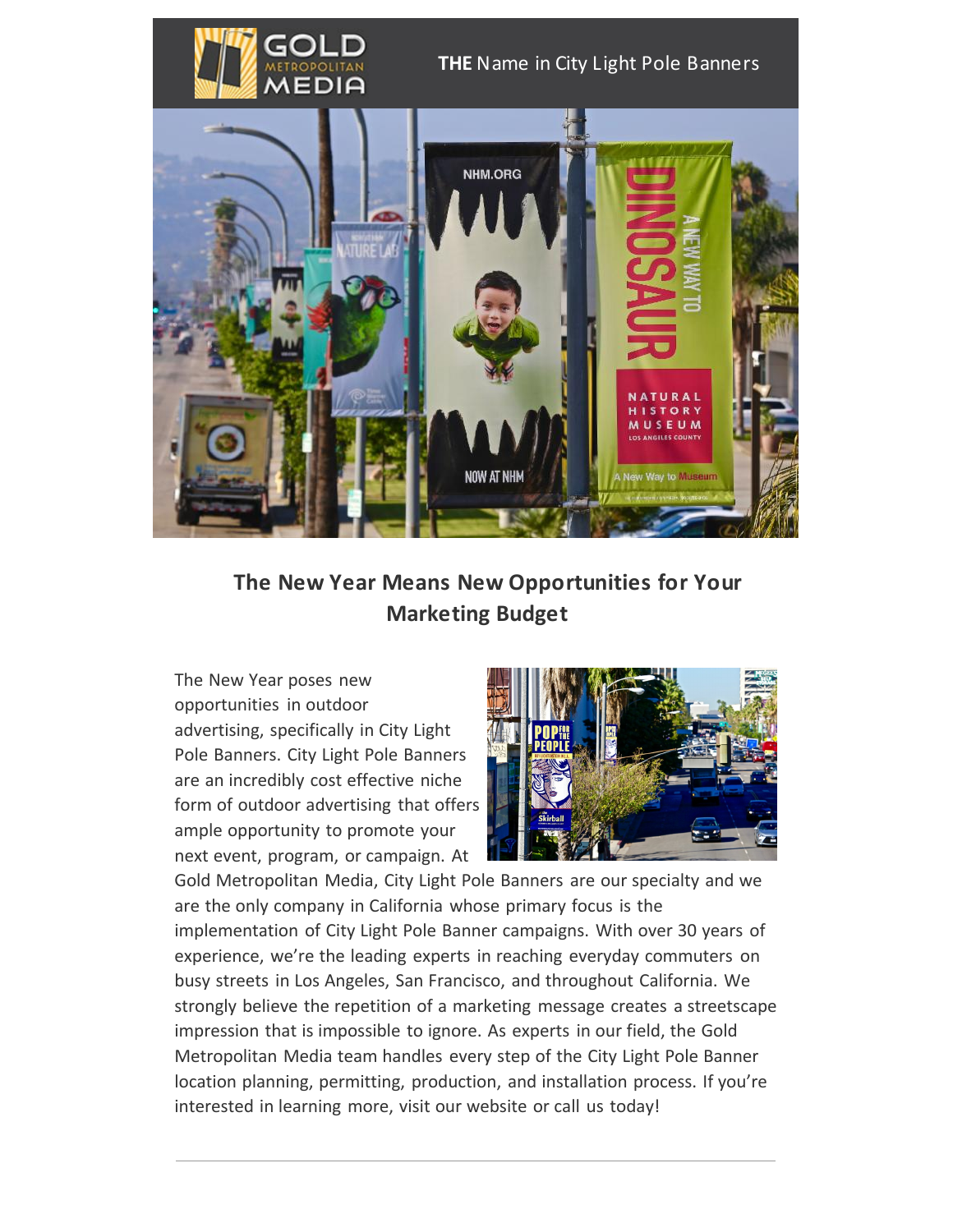## **Revolution Media, Sister Company of Gold Metropolitan Media, Provides Expert Advertising Services**

When Gold Metropolitan Media launched in 2014, the company owner, Andy Gold, partnered with long-time friend and owner of



Revolution Media, Mike Vizvary. Revolution Media [\(www.revolutionmediainc.com\)](http://www.revolutionmediainc.com/) is a well-known marketing and media buying agency that started in Los Angeles in 2001. Like Gold Metropolitan Media, the Revolution Media team is highly respected in the industry for their expertise and integrity. They also strongly believe in communication, service, and partnership. Revolution Media handles the planning and buying for all media types including TV, Radio, Digital, Mobile, Print, OOH,Cinema, Search, and SEO.

Revolution Media works with a wide range of clients but specializes in Entertainment/Events, Retail, and Automotive. They know how to deliver ROI, create awareness, and most importantly, drive traffic and ticket sales. Gold Metropolitan Media and Revolution Media have extensive knowledge of non-profits, museums, and civic events. Both agencies work with the California Science Center and have executed successful campaigns for the Space Shuttle Endeavour, Dead Sea Scrolls, Pixar, and others, making sure that all media outreach works together. If you're looking for great ideas for a new campaign or want to evaluate existing advertising outreach, contact Gold Metropolitan Media or Revolution Media today.